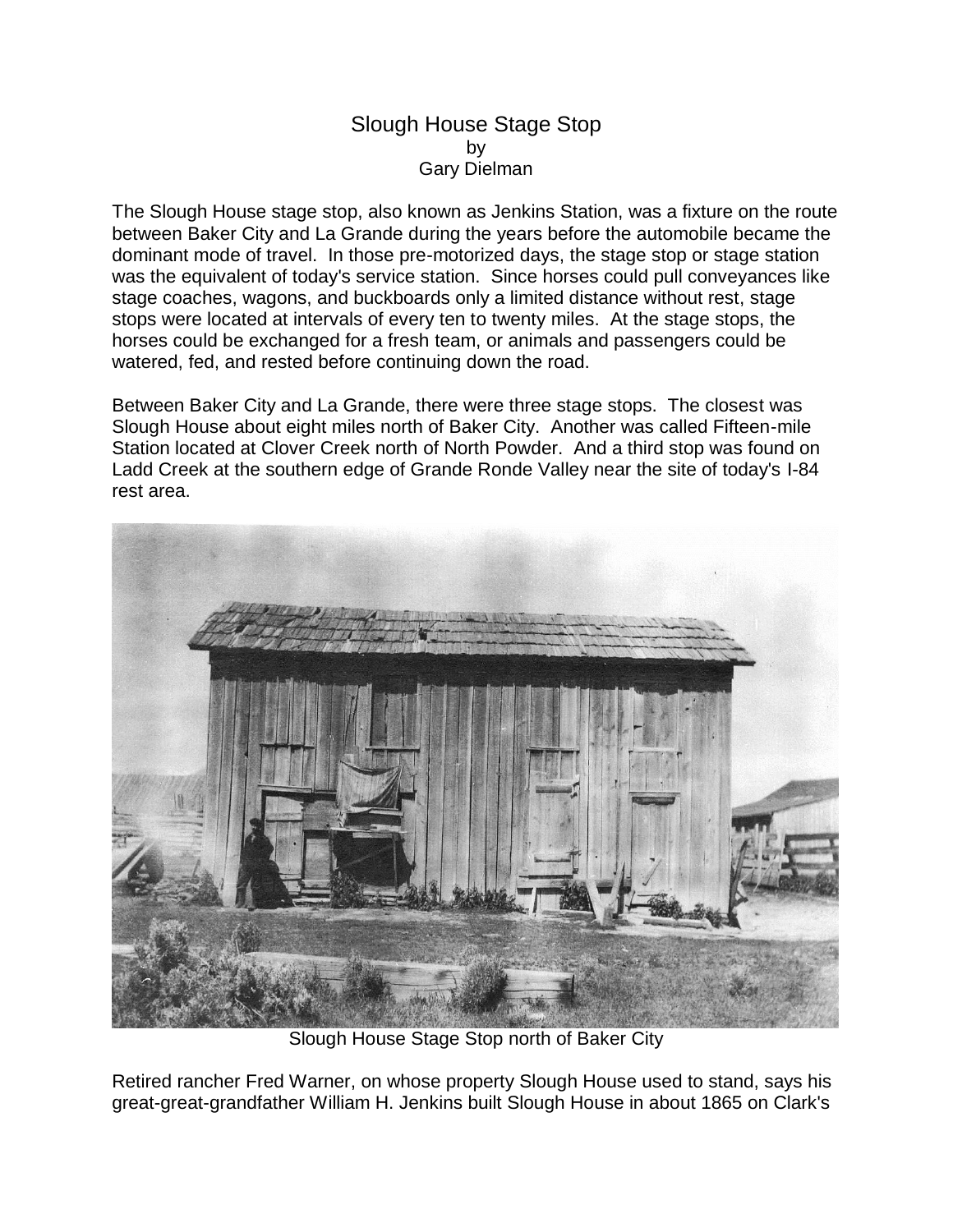Slough, a southern branch of Baldock Slough. His family acquired the property in 1959 from Walter "Bud" Colton. Other owners were the Evans family for a while and before that Sylvester Grier, who for many years owned the stable on Main Street in Baker City where Hotel Baker stands today.

In 1982 I interviewed the late Brent Perkins, Sr., who was 78 years old at the time and had lived his whole life in the area. Perkins' father, Gustavus Perkins, bought the land just south of Slough House in 1906. Perkins said Slough House was torn down by Bud Colton in the 1930's.

Remnants of the stone foundation of Slough House can still be seen today. Drive north on Cedar St. and continue on Frontage Road for about a mile and a half after crossing Chandler Lane. An old barn is on the west side of the road and nearby on the east side of the road north of a trailer house is an east-west fence line. Slough House was located in the southwest corner of the field bordered on the south by the fence and on the west by Frontage Road.

Old maps show that Slough House was located on the west side of what was called the Road to Auburn, which later became the Missouri Flat Road, and is now I-84. An 1898 surveyor's map shows a spur road to Slough House angling north off the Road to Auburn. The old maps also show that a southern branch of the Baldock Slough flowed just north of Slough House. Warner says that the slough, which he calls Clark's Slough, still runs water during heavy rains, spring runoff, and irrigation season. If you have ever flown over the area north and west of the airport, you know that it is covered with snakelike old slough channels, some still containing water today, but many are long dry due to agricultural development.

Slough House was a rectangular, two-story building about 24 feet wide and 30 feet long. The photograph accompanying this article shows the building's south side. An unknown person wrote in pencil on the back of the photograph, "The Old Slough House, or Jenkins Station, was built by Hiram Jenkins in 1864 or 1865." The handwritten note also says that the building was located on the Hinkler Slough, named for a German geologist Chris Hinkler who came through the area in about 1858. A final bit of information says that the photograph was taken in 1936 just three months before Slough House was torn down.

Brent Perkins, Sr., said that as best he can remember the building had an outside stairway and was never painted. Slough House had ceased operation as a stage stop by the time he was old enough to remember it. He was told that the ground floor was used for meals and the upper floor for sleeping quarters for travelers. As a child, Perkins used to play in the building, which was used as a horse barn by the Evans family.

One story Perkins heard about Slough House was that a family of three, a married couple and daughter, camped overnight near Slough House. During the night Indians came and killed all of them. Their bodies were buried southeast of Slough House.